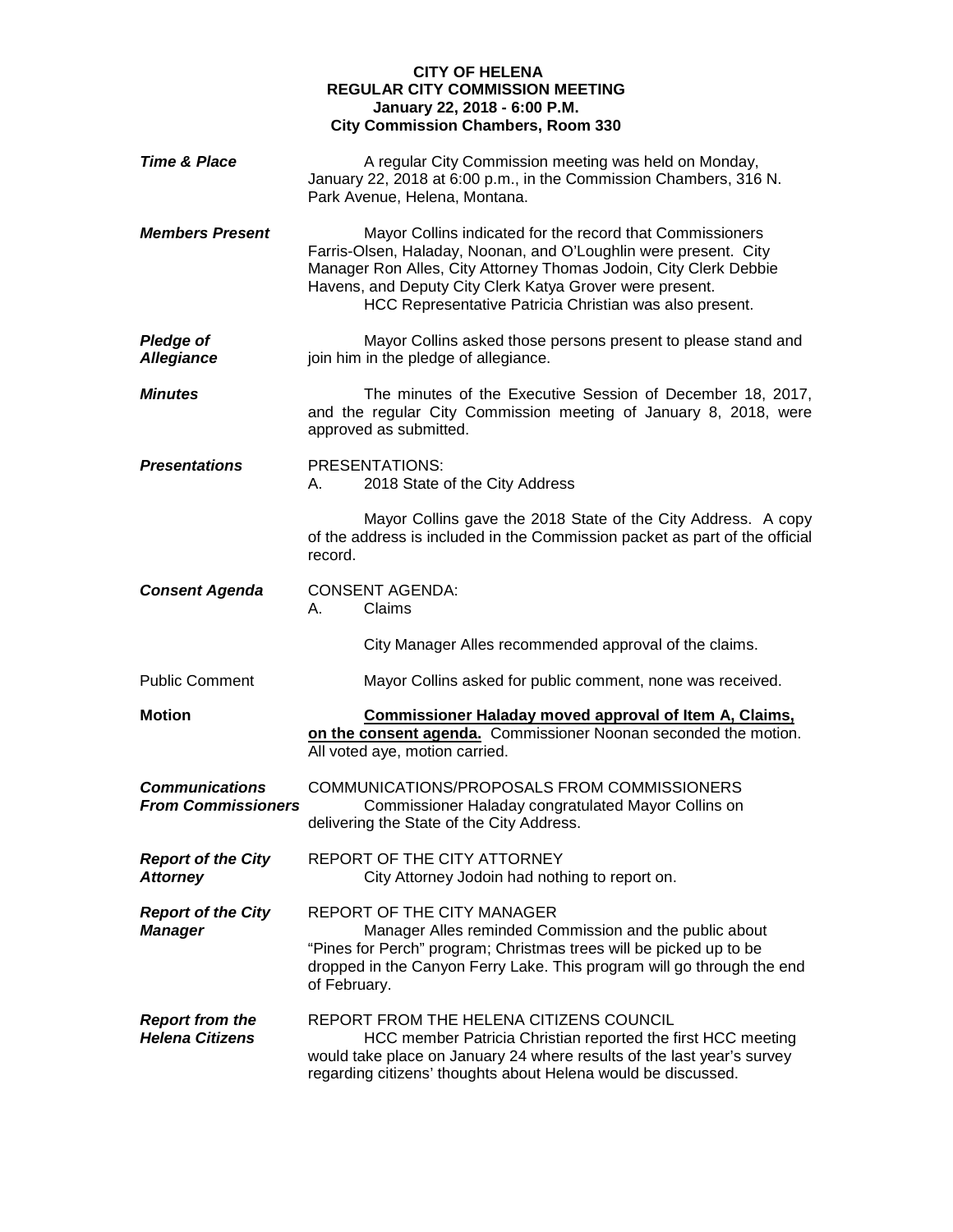Discussion Commissioner Haladay asked Manger Alles to provide an update regarding plowing the streets and shoveling sidewalks and, specifically, whether or not the City had signed any agreements with private contractors.

> City Manager Alles said that the City Commission and Directors had a good discussion regarding snow removal during the last administrative meeting: participants talked about articulating a plan utilizing all available resources. Manager Alles noted that he would provide another update regarding prioritization for snow plowing at the next administrative meeting. Manager Alles also reported sand was still being laid in various locations. With respect to downtown, Manager Alles reported the City completed a separate contract for the locations, including ADA areas and, specifically, corners.

> Mayor Collins asked whether that contractor would be used on a continuous basis. Manager Alles said that it would be, and when the next storm comes in, that contractor would be able to start plowing right away.

> Commissioner Noonan asked Manager Alles to provide the Commission with the information regarding locations that were being sanded. Manager Alles said that the city was divided into 6 or 7 areas for sanding purposes and trucks with sand would hit specific areas assigned to them and that the crew was also trying to sand and treat with a blade especially challenging areas. Manager Alles encouraged residents to call the City departments and pointed out that those calls were being tracked and issues compartmentalized. The City crew has been trying to treat the most dangerous areas as soon as possible. Manager Alles noted that he recognized that the staff didn't get to all streets but that they were putting a lot of effort into it with the resources that they had. Manager Alles said that he believed the City would be able to improve with managing snow plowing.

> Commissioner Noonan referred to the comments submitted via City website, *mayorandcommission* email, and asked Manager Alles whether issues brought up in those comments went on a priority list. Manager Alles said that City staff was taking an effort in resolving issues that were brought up when they were specific; it was a difficult storm to deal with, with the quantity and the short period of time. Manager Alles also elaborated on slush and why the plowing team does not push slushy snow to the side of the roads: it freezes overnight and becomes even less manageable. Manager Alles also added that the City hired and would continue to hire several contractors to pick up piles of snow that were causing unsafe conditions. Manager Alles asked residents not to push the snow off their properties into streets.

> Commissioner Noonan said that a concerned citizen sent a comment where she expressed her worries about Davis Gulch; she later emailed and said she was appreciative that it was sanded that day. Manager Alles thanked Commissioner Noonan for that comment and emphasized that the snow plowing crew was working hard and was doing a great job. Manager Alles asked to forward any criticism to him or to Public Works Director.

Commissioner Farris-Olsen said that it was his understanding that the Commission and City staff agreed at the administrative meeting that the snow would not be removed in the downtown like last time, creating large berms of snow blocking parking and driving areas. Manager Alles address this point saying that in one of the areas it happened, the supervisor did not receive a complaint and thus didn't act and that the City has a snow blower but it broke; the intention is that when the crew creates a berm, it would be picked up on the same night.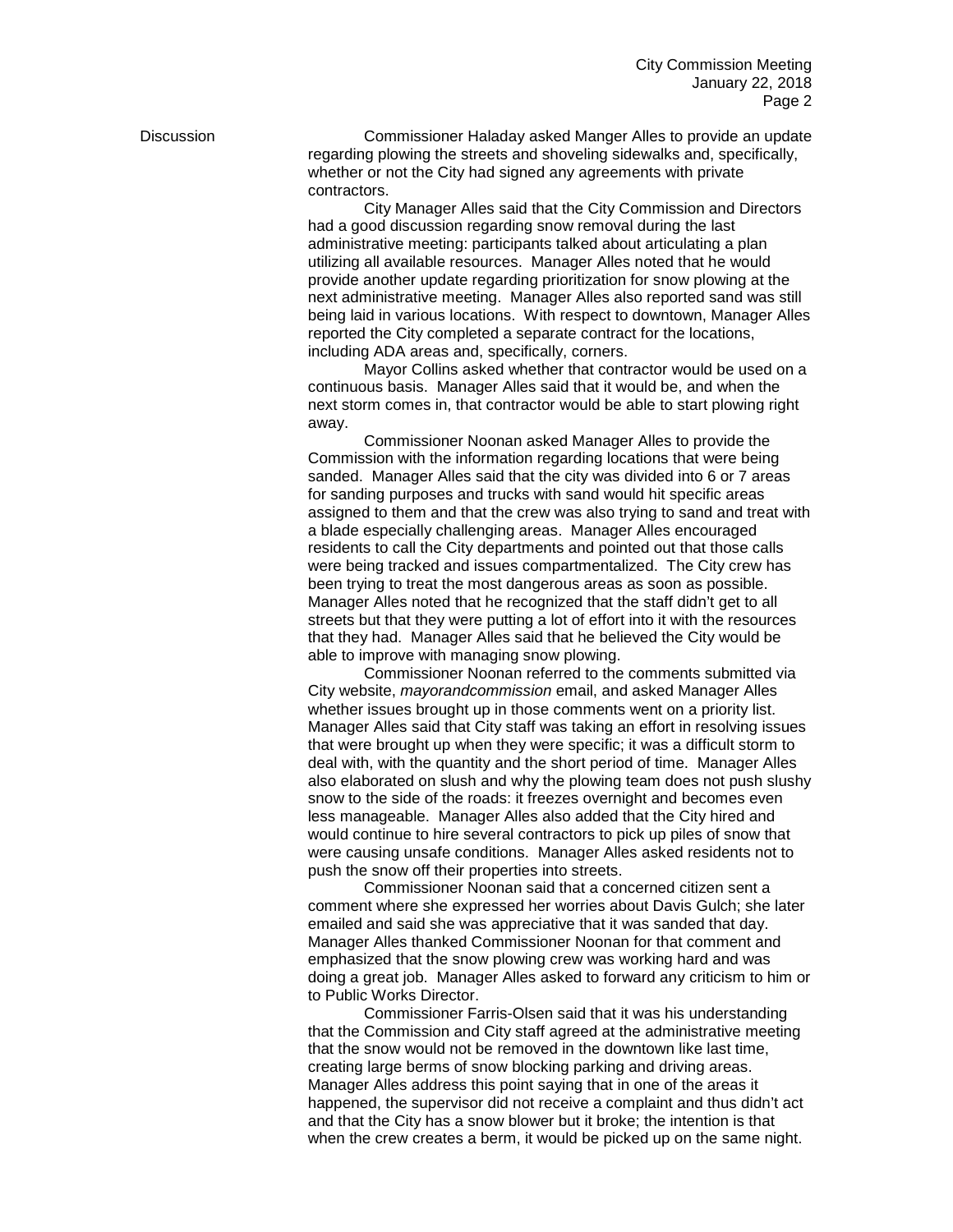Commissioner Farris-Olsen emphasized that it was his understanding that the City would do its best not to create and leave berms out.

Commissioner Farris-Olsen asked Manager Alles to go over the order in which the City crew does snow plowing, the report that would not be limited to the emergency routs only. Manager Alles replied that the Engineering department has been working on analysis and noted that he and the staff from the Engineering department will have a discussion on those priorities by area.

*Regular Items* REGULAR ITEMS: A. CONSIDER THE TRANSPORTATION ALTERNATIVES (TA) FUNDS AGREEMENT FOR THE BENTON AVENUE PATH-HELENA UPN 9450.

Staff Report City Engineer Ryan Leland reported the City of Helena identified several projects that were presented and approved by the City Commission to apply for TA Funds through the Montana Department of Transportation (MDT). The Benton Trail Application along the east side of Benton Avenue starting at the Centennial Trail proceeding north to Custer was selected by MDT for funding. This connection will improve pedestrian and bicyclist safety along this route. The agreement and project will require the City to pay the match of \$153,155.00 and match any cost overruns up to 10% of the project budget. All additional costs above the 10% will be 100% the responsibility of the City. The match for the project has not been budgeted but will need committal during the FY19 budgeting process.

> This proposal would enhance pedestrian and bicyclist safety along Benton Avenue from Centennial Trail north to Custer and provide another north-south connection. However, expending City funds on a project that is not previously budgeted would be a disadvantage. The City would be required to pay the match of \$153,155.00 and match any cost overruns up to 10% of the project budget. The City would also be required to pay any additional costs in excess of 10% of the project budget. The City may have limited input on the project since it will be managed by MDT.

Engineer Leland recommended approval of the Transportation Alternatives Project Agreement Benton Avenue Path-Helena UPN 9450.

Discussion Commissioner Haladay asked whether, regarding TA money in general terms, MVT's schedule is known, as it didn't appear that MVT put a call out for new applications. Engineer Leland replied that MVT hadn't put a call out yet and explained the process. Once the City signed the agreement, it would go back to MVT; then MVT would take it to the MVT's Commission for approval and then start the design process. Engineer Leland noted that it took approximately three years to do the downtown ADA ramp and that it would probably take similar length of time to complete the current project. Engineer Leland also said that today he received an email, which stated that MVT was looking at opening a call for grant applications within the next month.

> Commissioner Haladay requested a meeting sometime in the course of the next month to go over what was previously submitted and hadn't been selected; this meeting would also be an opportunity to talk about some other possible projects. Manager Alles said that would be fairly consistent with some of the street-road priority discussions by the Commission; Commissioner Haladay's request could fit in within that conversation. Manager Alles also pointed out that there is a nuance with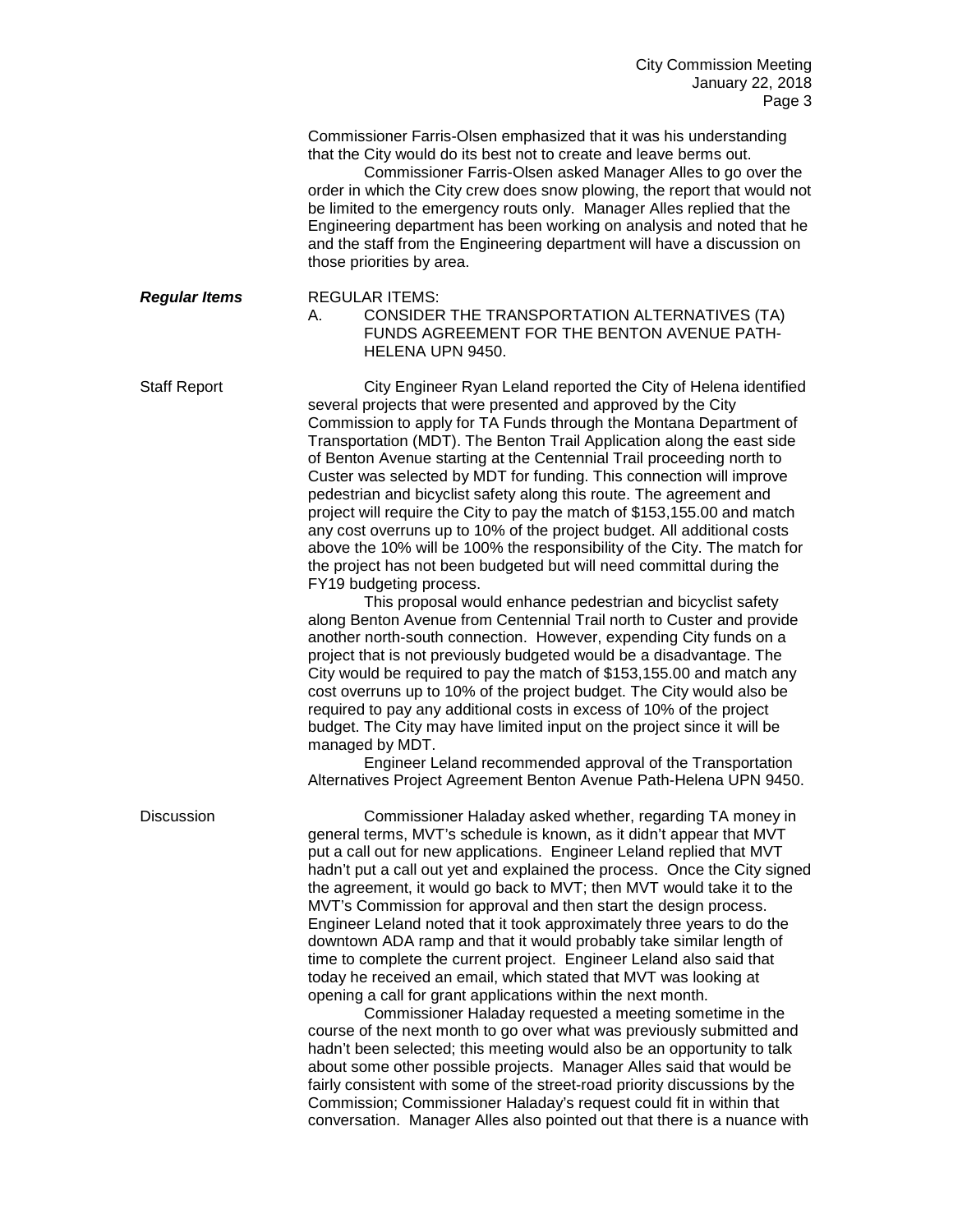| this grant: per contract, if the amount exceeds 1.1 million dollars, the City |  |
|-------------------------------------------------------------------------------|--|
| would be responsible for that additional amount.                              |  |

Commissioner Noonan thanked Engineer Leland for his work on this project.

| <b>Public Comment</b> | Mayor Collins asked for public comment, none was received.                                                                                                                                                                                                                                                                                                                                                                                                                                                                                                                                                                                                                                                                                                                                                                                                                                                                                                                                                                                                                                                                                                                                                                                                                                                                                                                                                                                                                                                                                                                                                                                                                                                                                                                                                                                                                                                                                                                                                                                                                                                                                                                                                                                                                                   |
|-----------------------|----------------------------------------------------------------------------------------------------------------------------------------------------------------------------------------------------------------------------------------------------------------------------------------------------------------------------------------------------------------------------------------------------------------------------------------------------------------------------------------------------------------------------------------------------------------------------------------------------------------------------------------------------------------------------------------------------------------------------------------------------------------------------------------------------------------------------------------------------------------------------------------------------------------------------------------------------------------------------------------------------------------------------------------------------------------------------------------------------------------------------------------------------------------------------------------------------------------------------------------------------------------------------------------------------------------------------------------------------------------------------------------------------------------------------------------------------------------------------------------------------------------------------------------------------------------------------------------------------------------------------------------------------------------------------------------------------------------------------------------------------------------------------------------------------------------------------------------------------------------------------------------------------------------------------------------------------------------------------------------------------------------------------------------------------------------------------------------------------------------------------------------------------------------------------------------------------------------------------------------------------------------------------------------------|
| <b>Motion</b>         | <b>Commissioner Farris-Olsen moved approval of the</b><br><b>Transportation Alternatives Project Agreement Benton Avenue</b><br>Path-Helena UPN 9450. Commissioner O'Loughlin seconded the<br>motion. All voted aye, motion carried.                                                                                                                                                                                                                                                                                                                                                                                                                                                                                                                                                                                                                                                                                                                                                                                                                                                                                                                                                                                                                                                                                                                                                                                                                                                                                                                                                                                                                                                                                                                                                                                                                                                                                                                                                                                                                                                                                                                                                                                                                                                         |
|                       | Commissioner Haladay noted that comparing to other TA<br>projects, it would be an expensive project; however, it was a relatively<br>low match for the City and a good opportunity provided by MVT.<br>Commissioner Alles also thanked Engineer Leland for his work.                                                                                                                                                                                                                                                                                                                                                                                                                                                                                                                                                                                                                                                                                                                                                                                                                                                                                                                                                                                                                                                                                                                                                                                                                                                                                                                                                                                                                                                                                                                                                                                                                                                                                                                                                                                                                                                                                                                                                                                                                         |
|                       | CONSIDER A RESOLUTION OF INTENTION TO AMEND<br>В.<br>SPECIAL IMPROVEMENT LIGHTING DISTRICT NO. 222 TO<br>ALTER THE BOUNDARIES AND ADD EIGHT LIGHTS.                                                                                                                                                                                                                                                                                                                                                                                                                                                                                                                                                                                                                                                                                                                                                                                                                                                                                                                                                                                                                                                                                                                                                                                                                                                                                                                                                                                                                                                                                                                                                                                                                                                                                                                                                                                                                                                                                                                                                                                                                                                                                                                                          |
| <b>Staff Report</b>   | Administrative Services Director Glenn Jorgenson reported the<br>City Commission created Special Improvement Lighting District No. 222<br>(SILD) in March of 2011. The SILD includes all of Antelope Trace and<br>Craftsman Village Phase I and II of Crossroads at Mountain View<br>Meadows. This SILD has been amended three times previously as<br>adjacent property was developed. This amendment will increase the<br>square feet of property in the SILD to include an additional block of<br>Stacia Avenue annexed in December 2017 that benefits from the new<br>lights. Exhibit A provides the list of the new properties, a copy of a<br>portion of the final plat (map), and a lighting map provided by<br>NorthWestern energy. The entire SILD, including the proposed amended<br>area, has Lexington Colonial luminaries with 100-watt, high-pressure,<br>sodium vapor lamps. These lights comply with the City's dark-skies<br>lighting ordinance.<br>Staff is recommending the SILD be amended to add properties<br>benefiting from the 8 additional lights installed on Stacia Avenue and pay<br>the associated costs. The additional cost of the new lights is anticipated<br>to be \$4,291 for the first year with a total cost of \$43,561 for the<br>amended SILD. The new cost includes an additional one-half year<br>amount to pay the electrical cost between the time this amendment is<br>approved and the first assessments are received in December 2018. The<br>cost was \$0.0175 per square foot for tax year 2017. The cost is<br>estimated to be \$.01859 per square foot if amended.<br>If approved, staff will advertise twice in the Independent Record<br>and send notices to all property owners in the SILD and proposed<br>amended boundary who have the right to protest the amendment.<br>It would be advantageous if the current SILD would have similar<br>lights throughout the district that benefit all property owners by providing<br>a consistent lighting pattern. However, additional electricity will be used<br>and paid for by the SILD property owners. And thus the current property<br>owners will bear an increased cost per square foot of property owned as<br>this amendment will add approximately 4% more property but add an |
|                       | 11% increase in electrical costs.<br>Director Jorgenson recommended approval of a resolution of                                                                                                                                                                                                                                                                                                                                                                                                                                                                                                                                                                                                                                                                                                                                                                                                                                                                                                                                                                                                                                                                                                                                                                                                                                                                                                                                                                                                                                                                                                                                                                                                                                                                                                                                                                                                                                                                                                                                                                                                                                                                                                                                                                                              |

intention to amend resolution No. 19818 that created Special